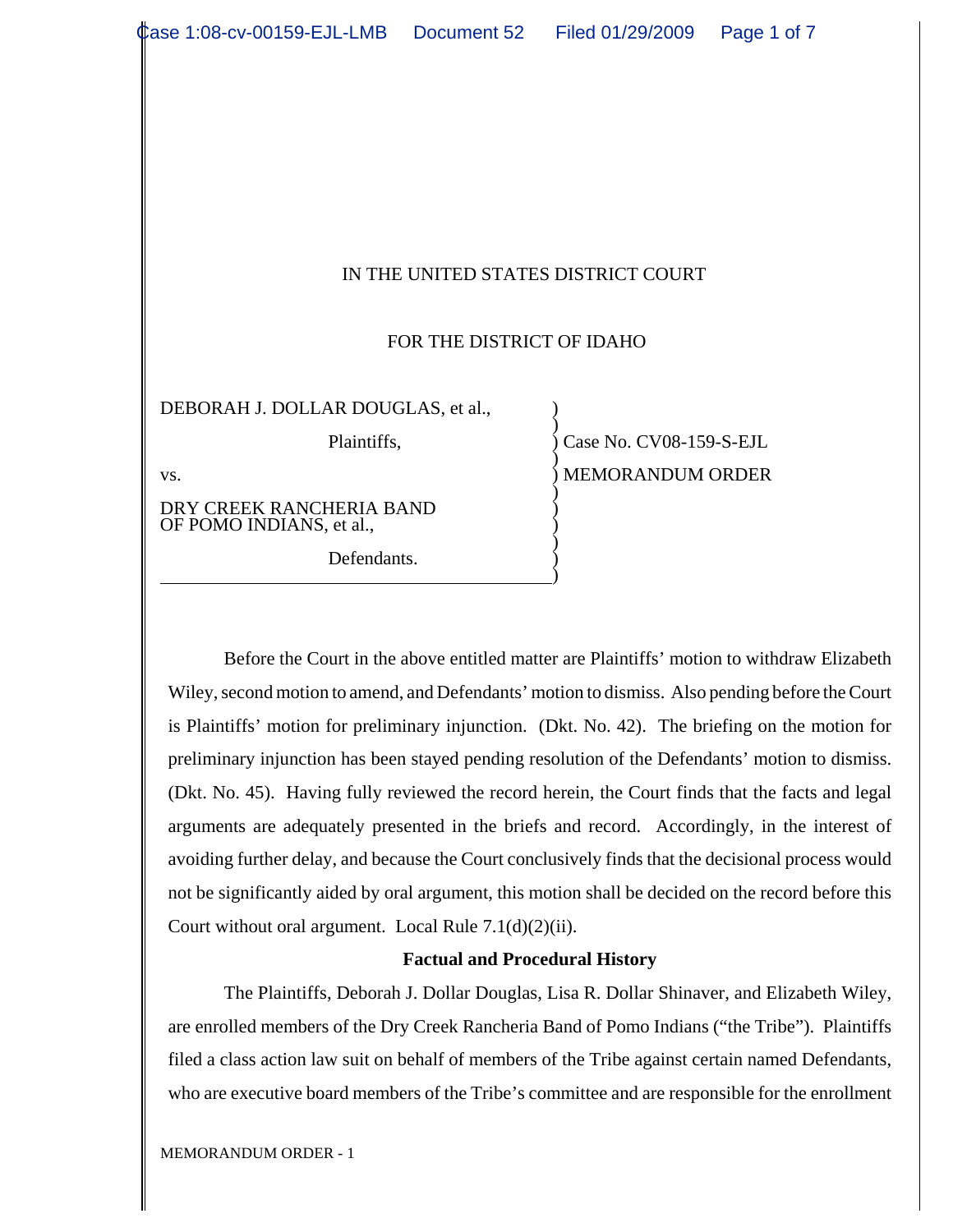records of the Tribe. The Complaint alleges Defendants have violated the Tribe's Articles of Association by failing to properly maintaining the enrollment records of the Tribe such that a large number of individuals are improperly listed as enrolled members. Certain monetary distributions and other benefits are made to enrolled tribal members from the list. As a result, Plaintiffs argue, a number of individuals are improperly receiving the benefits of Tribal membership. Plaintiffs seek an order directing the Defendants "to refrain immediately and pending the final hearing and determination of this action" from convening membership meetings where candidate nominations and elections for the new board of directors for the Tribe will be held and/or holding meetings for referendum elections or votes on amendments to the Tribe's Articles of Association.

On July 8, 2008, Plaintiffs' filed their first motion to amend complaint to clarify certain statements and correct errors. (Dkt. No. 28). Defendants filed a non-opposition to the motion to amend, whereupon the Court granted the motion to amend. (Dkt. Nos. 29, 33). Defendants also filed the instant motion to dismiss. (Dkt. Nos. 30, 44). On November 3, 2008, United States Magistrate Judge Larry M. Boyle issued a Report and Recommendation, recommending that Defendants' motion to dismiss be granted. Thereafter, Plaintiffs filed their pending motion to withdraw and second motion to amend complaint. (Dkt. Nos. 46, 48). The parties have fully briefed these motions and the matters are now ripe for the Court's review.

#### **Discussion**

#### I. Motion to Dismiss / Report and Recommendation

Any party may challenge a Magistrate Judge's proposed recommendation by filing written objections within ten days after being served with a copy of the magistrate's Report and Recommendation. 28 U.S.C. § 636(b). The district court must then "make a de novo determination of those portions of the report or specified proposed findings or recommendations to which objection is made." Id. The district court may accept, reject, or modify in whole or in part, the findings and recommendations made by the magistrate. Id.; see also Fed. R. Civ. P. 72(b). Here, neither side has filed objections to the report and recommendation. Instead, Plaintiffs filed the instant pending motions and a "response" to the Report and Recommendation that asked the Court to stay its consideration of the Report and Recommendation until it has considered the Plaintiffs' second motion to amend complaint and motion to withdraw Ms. Wiley. (Dkt. No. 47). The Court

MEMORANDUM ORDER - 2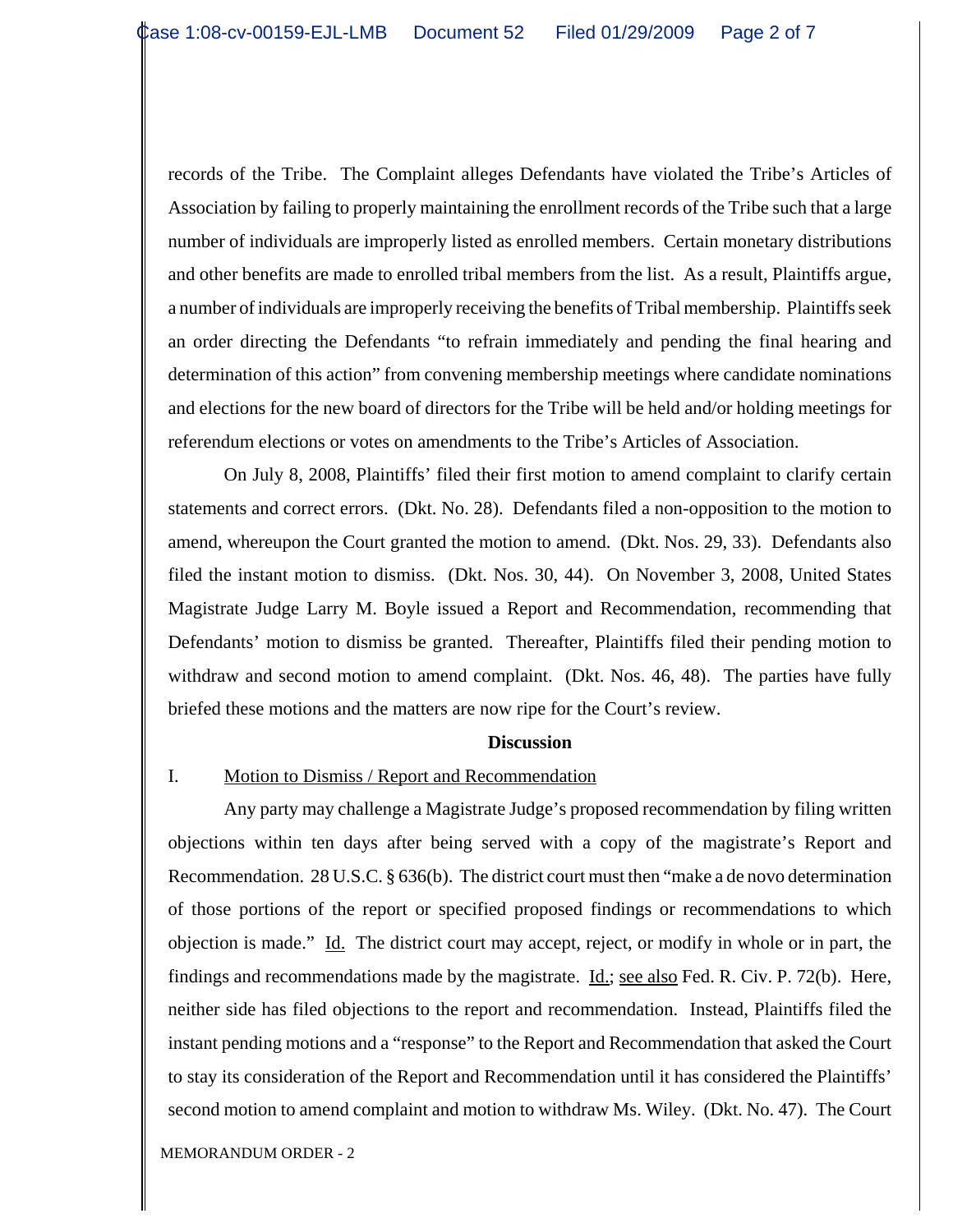acquiesced in this request and has delayed its ruling on the motion to dismiss until such time as the Plaintiffs' motions were filed and ripe. (Dkt. No. 45). The time has now come for consideration of these matters.

The Court has conducted a *de novo* review of the Report and Recommendation, the parties' motions, briefing, and the entire record in these matters. Based upon this review, the Court finds that the motion to dismiss should be granted as the Court lacks both personal and subject matter jurisdiction. It is noteworthy that the Plaintiffs did not object to the Report and Recommendation and instead filed motions seeking to correct the jurisdictional deficiencies found by the Magistrate Judge. The question now is whether Plaintiffs' subsequent corrective filings are proper and whether they are sufficient to overcome the motion to dismiss.

Allowing Ms. Wiley to withdraw resolves the complete diversity problem with the complaint but does not resolve all of the jurisdictional shortcomings. The Defendants also raised the lack of personal jurisdiction in their motion to dismiss. (Dkt. Nos. 34, 38). Personal jurisdiction over both parties is required before a court may decide a case in controversy. U.S. CONST. amend. XIV. Two forms of personal jurisdiction exist – general and specific. Helicopteros Nacionales de Colombia v. Hall, 466 U.S. 408 (1984). When a State exercises personal jurisdiction over a defendant in a suit arising out of or related to the defendant's contacts with the forum, the State is exercising "specific jurisdiction" over the defendant. Helicopteros, 466 U.S. at 414 n. 8 (citation omitted). It is well established in the Ninth Circuit that three conditions must be met before a court may exercise specific personal jurisdiction over a nonresident defendant: (1) the nonresident defendant must purposefully conduct activities within the forum; (2) the claim must arise or result from forum-related activities; and (3) the exercise of jurisdiction must be reasonable. Doe v. Unocal Corp., 248 F.3d 915, 923 (9th Cir. 2001); see also Ballard v. Savage, 65 F.3d 1495 (9th Cir.1995).

A plaintiff has the burden of establishing that the court has personal jurisdiction over the defendants. Shute v. Carnival Cruise Lines, 897 F.2d 377, 379 (9th Cir. 1990). The Plaintiff need only make a prima facie showing of facts supporting jurisdiction through its pleadings and affidavits to avoid dismissal. Glencore Grain Rotterdam B.V. v. Shivnath Rai Harnarain Co., 284 F.3d 1114, 1119 (9th Cir. 2002) (citing Myers v. Bennett Law Offices, 238 F.3d 1068, 1071 (9th Cir. 2001)). The Court accepts as true Plaintiff's uncontroverted allegations, and resolve in its favor factual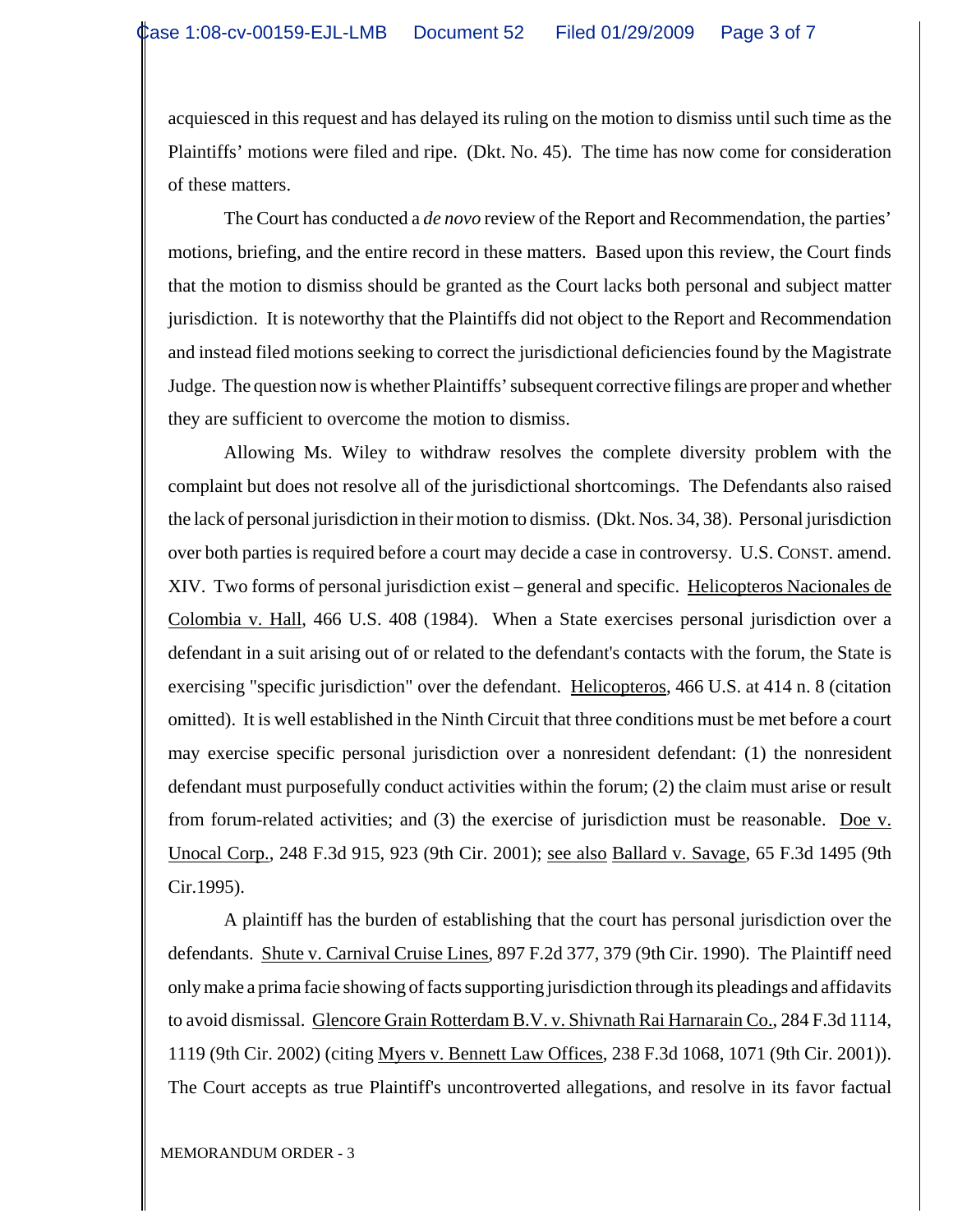conflicts contained in the parties' filings. Id. (AT & T Co. v. Compagnie Bruxelles Lambert, 94 F.3d 586, 588 (9th Cir. 1996)).

The Court has given Plaintiffs every benefit of the doubt as to the personal jurisdiction question. There are simply no factual allegations in any of the complaints to establish the necessary minimum contacts with Idaho necessary for this Court to exercise personal jurisdiction over the Defendants. The proposed second amended complaint states that all Defendants are residents of the State of California. The Dry Creek Rancheria that is set aside for the use of the Pomo Indians is located in Geyserville, Sonoma County, California. While it is true that several of the named Plaintiffs are residence of Idaho, there are no allegations that any of the Defendants had any contact with the state of Idaho let alone the requisite minimum contacts necessary for personal jurisdiction. As such, this Court lacks personal jurisdiction over the Defendants and the motion to dismiss must be granted.

Further, the Court lacks subject matter jurisdiction in this case as the second amended complaint still fails to state a claim under § 1983. Plaintiffs' argue jurisdiction exists because their constitutional rights have been violated by the actions of the Defendants contrary to the Tribe's Articles of Association. (Dkt. No. 50, p. 4). The proposed second amended complaint states that "Plaintiffs are seeking redress in this forum rather than a Tribal Court due to the fact [that] Dry Creek Rancheria Band of Pomo Indians has no court of competent jurisdiction. There is no Tribal Code in effect...only the Tribe's Articles of Association...the legal equivalent of the U.S. Constitution to our Tribe." (Dkt. No. 48-2, p. 7). Thus, Plaintiffs allege violations of the Tribe's Articles of Associations and their civil rights as guaranteed by the First and Fourteenth Amendments of the United States Constitution "by not allowing those enrolled members with a legal right to assemble in a peaceable forum, to participate and cast their vote when required at a Tribal Counsel meeting without fear of reprisal, to have their vote count as a true representation of the legal membership, to hold an election free from intimidation, to access the Tribe's resources with regard to housing, health care, education and other social programs without prejudice as well as deprivation of per capita payments." (Dkt. No. 48-2, pp. 7-8). These actions, Plaintiffs' assert, are "actionable under 42 U.S.C. § 1983 as Individual Defendants acted contrary to the Tribe's Articles of Association...." (Dkt. No. 48-2, p. 8).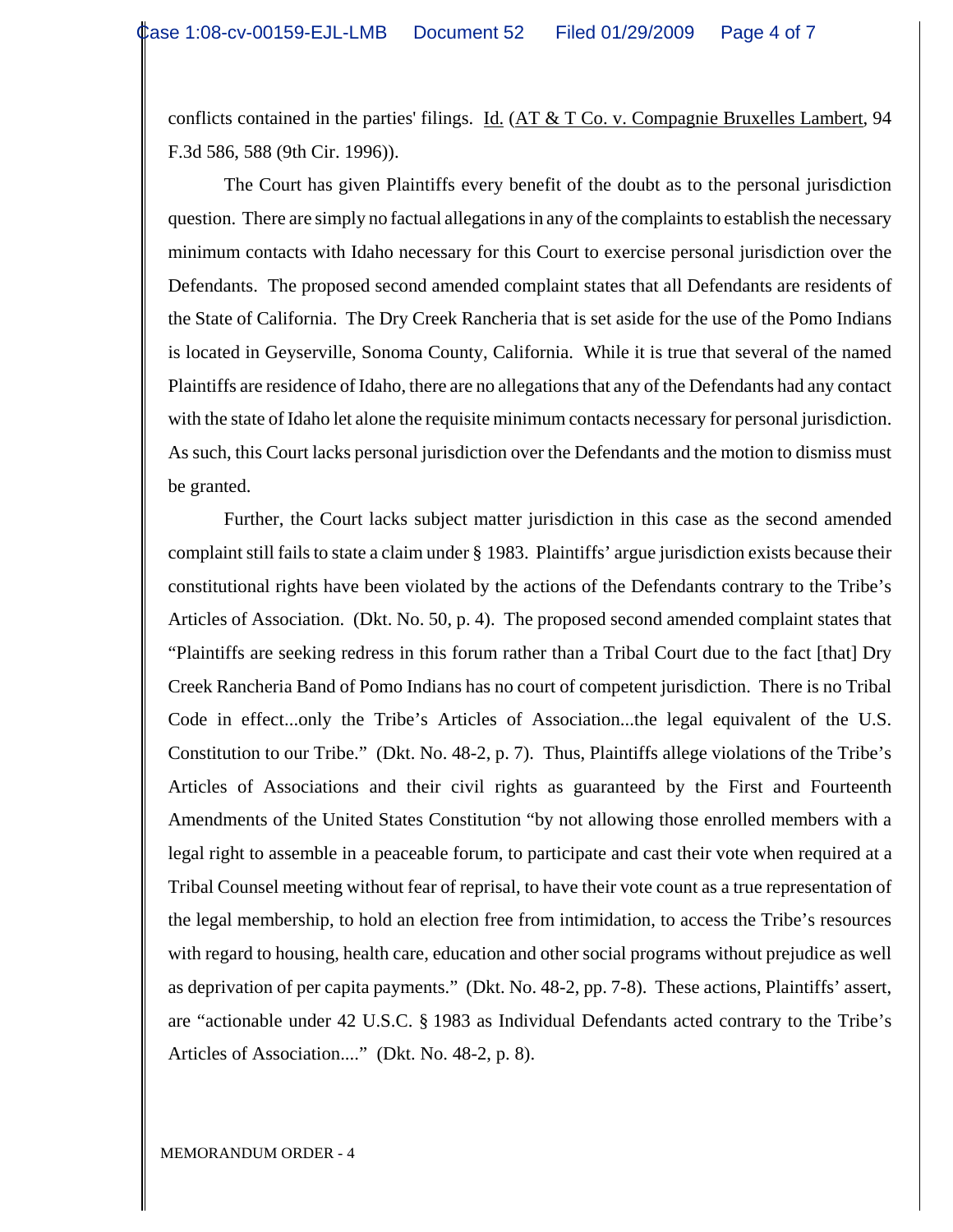The allegations do not state a claim for relief under § 1983. As stated by the Magistrate Judge, "[i]n order to state a claim under § 1983, Plaintiffs must allege: (1) Defendants deprived them of a right secured by the Constitution or laws of the United States and (2) in doing so, Defendants acted under color of state law." (Dkt. No. 44, pp. 6-7). Though the Court has attempted to afford the Plaintiffs every benefit of the doubt, the allegations simply do not make up a claim under § 1983. Accordingly, the motion to dismiss is granted.

## II. Motion to Withdraw

Plaintiffs seek permission pursuant to Federal Civil Rule 15(a)(2)(d) and Local Rule 15.1 to allow Elizabeth G. Dollar Wiley to withdraw as a named Plaintiff and to add the names of Plaintiffs DOES 1 thru 14. (Dkt. No. 46). Attached to the motion is Ms Wiley's statement in support of removal which states that she is withdrawing from the lawsuit due to "ill health and demands from my career work" and other time commitments and the financial burdens of her health issues which preclude her from participating in this case. This motion is filed in direct response to the Report and Recommendations finding that Ms. Wiley's participation as a named Plaintiff destroyed diversity and, therefore, the Court lacks subject matter jurisdiction over this case. (Dkt. No. 44, p. 5). In light of the Court's rulings on the other motions before it, this motion is moot.

### III. Second Motion to Amend

Plaintiffs have also filed a second motion to amend the complaint and supporting documentation which removes Ms. Wiley as a named Plaintiff but retains the same claims and allegations. (Dkt. No. 48). Defendants have responded to this motion arguing the motion to amend should be denied. (Dkt. No. 49).

Federal Rule of Civil Procedure 15(a) provides that after responsive pleading has been filed, a party may amend their pleading only by leave of the court or written consent of the adverse party. Such leave "shall be freely given when justice so requires." Fed. R. Civ. P. 15(a). "Liberality in granting a plaintiff leave to amend is subject to the qualification that the amendment not cause undue prejudice to the defendant, is not sought in bad faith, and is not futile. Additionally, the district court may consider the factor of undue delay." Bowles v. Reade, 198 F.3d 752, 757-58 (9th Cir. 1999) (citation omitted). The Ninth Circuit has held that "a district court should grant leave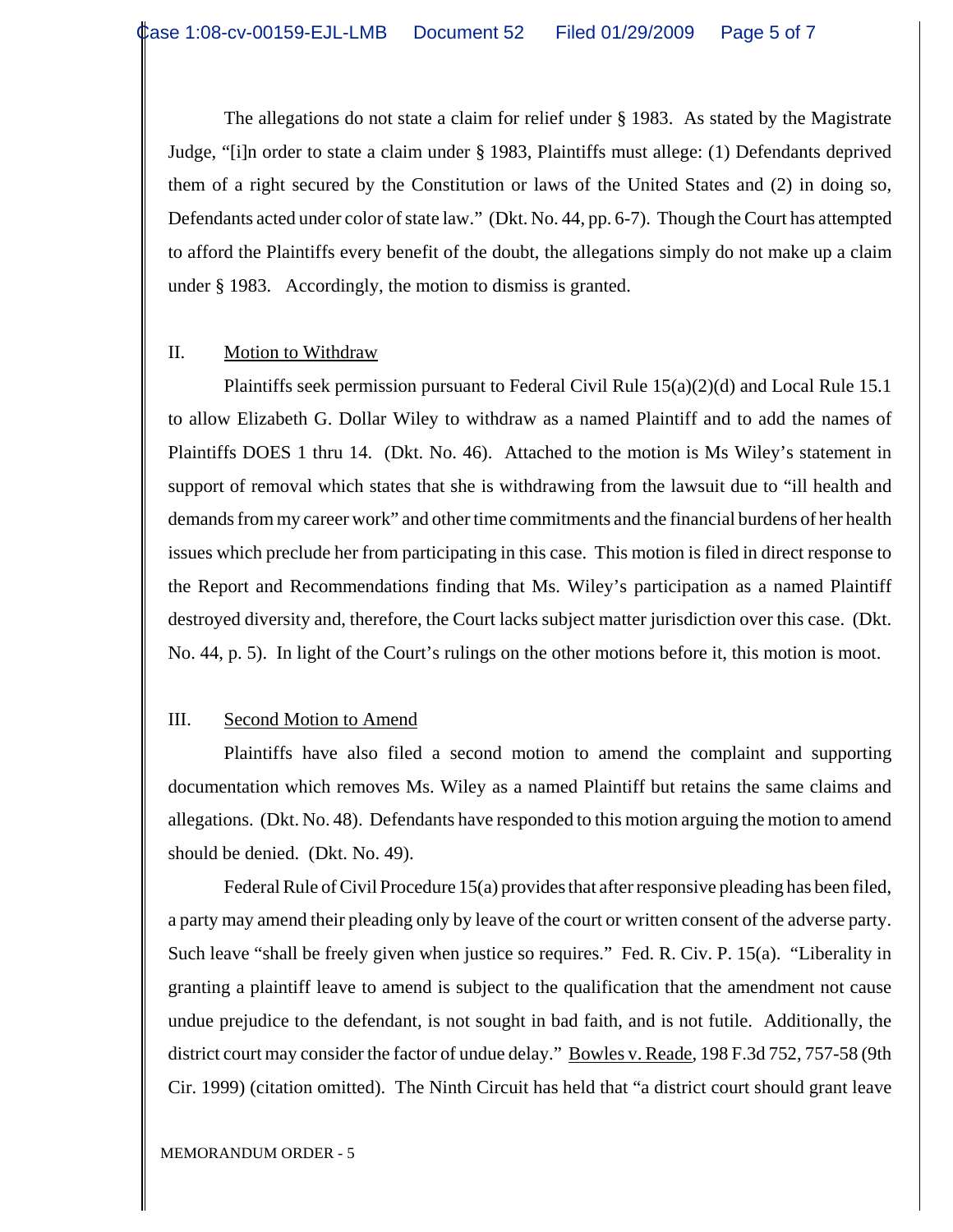to amend even if no request to amend the pleading was made, unless it determines that the pleading could not possibly be cured by the allegation of other facts." Nunes v. Ashcroft, 375 F.3d 805, 808 (9th Cir. 2004) (quoting Doe v. United States, 58 F.3d 494, 497 (9th Cir. 1995)).

In considering a request for leave to amend, the Ninth Circuit has "repeatedly stressed that the court must remain guided by 'the underlying purpose of Rule 15 ... to facilitate decision on the merits, rather than on the pleadings or technicalities.' " Nunes, 375 F.3d at 808 (citations omitted). "[A] district court does not 'abuse its discretion in denying a motion to amend a complaint ... when the movant presented no new facts but only 'new theories' and 'provided no satisfactory explanation for his failure to fully develop his contentions originally." Id. (citations omitted). However, denial of leave to amend should not result in the court of appeals having "to make the initial determination as to whether the new theory would survive a motion to dismiss." Id. When "assessing the propriety of a motion for leave to amend, [courts should] consider five factors: (1) bad faith; (2) undue delay; (3) prejudice to the opposing party; (4) futility of amendment; and (5) whether the plaintiff has previously amended his complaint. Futility, bad faith, or prejudice to the opposing party alone can justify the denial of a motion for leave to amend." Id.; see also Bowles v. Reade, 198 F.3d 752, 758 (9th Cir. 1999); Contact Lumber Co. v. P.T. Moges Shipping Co. Ltd., 918 F.2d 1446, 1454 (9th Cir. 1990). However, although courts may consider undue delay as a factor, it is not by itself sufficient to justify denying a motion to amend. See Bowles, 198 F.3d at 758.

Here, Defendants argue the motion to amend should be denied as it constitutes undue delay, prejudice, and it is futile. (Dkt. No. 49). Defendants correctly point out that Plaintiffs were already given the opportunity to file an amended complaint; arguing the Plaintiffs have unduly delayed by waiting until after the Report and Recommendation was issued to seek to file a second amended complaint. (Dkt. No. 49, p. 5). Defendants also contend that the second amended complaint fails to cure the defects upon which the motion to dismiss should be granted because jurisdiction does not lie and no viable § 1983 claim has been alleged. The Court agrees. The claims stated by Plaintiffs in the proposed second amended complaint suffer from the same obstacles as discussed above and in the Report and Recommendation. As determined above, allegations of violations of tribal law by tribal officials does not state a claim under 42 U.S.C. § 1983 rendering the second amended complaint futile. (Dkt. No. 44, p. 7). Further, even if Ms. Wiley withdraws, the Court lacks personal jurisdiction over the Defendants. Accordingly, the motion to dismiss will be granted